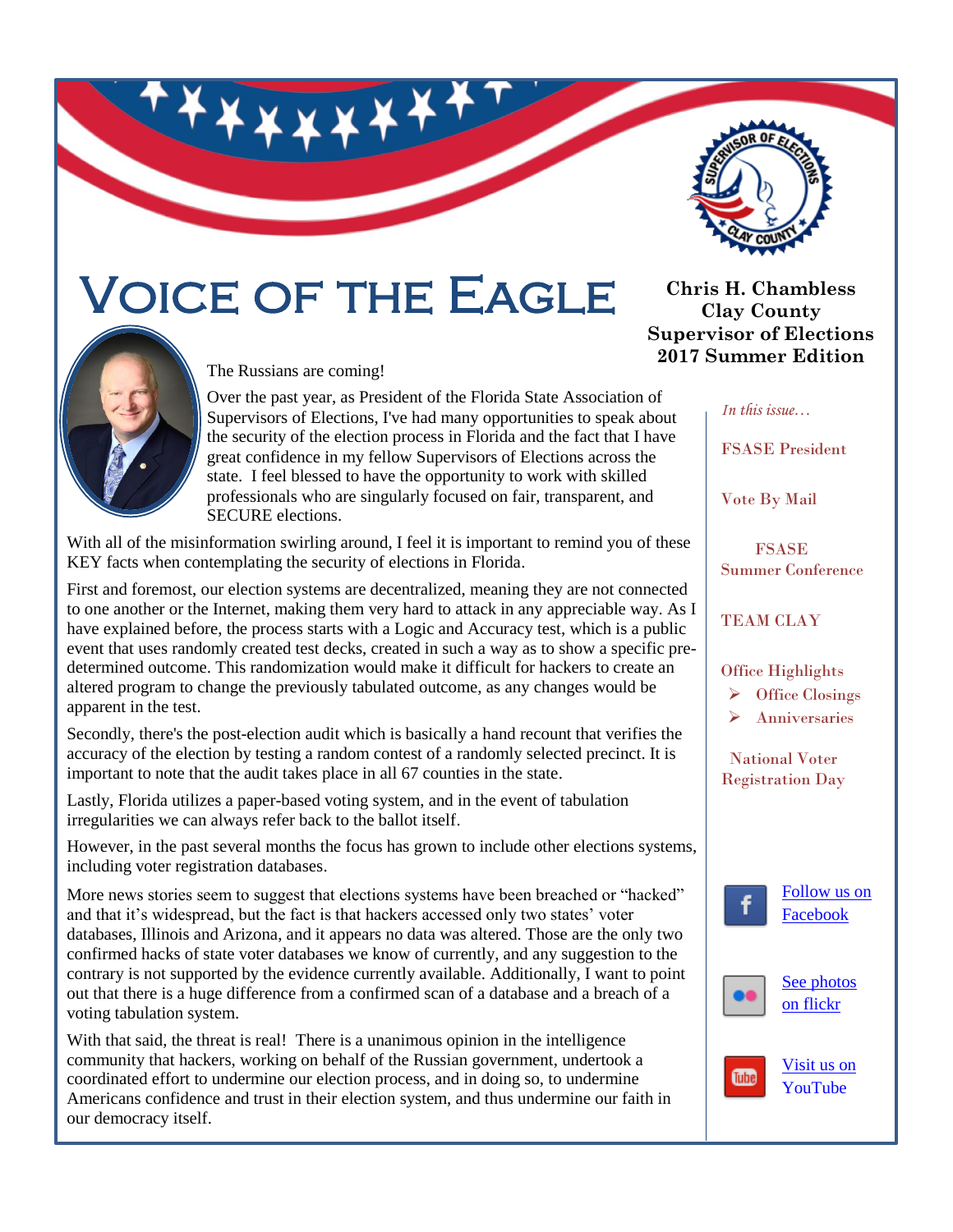So where do we go from here?

We should remain vigilant, remember that contentment breeds complacency, and now is certainly not the time to be complacent. We should take the time to review our protocols and security procedures for opportunities to strengthen our infrastructure, and where it makes sense, continue to invest in security infrastructure and training.

Together, by remaining committed to bringing fair, transparent, and secure elections, we will ensure the democratic process is alive and well for voters, in Clay County and beyond. Chris



## **Florida State Association of Supervisors of Elections 2017 FSASE SUMMER CONFERENCE**

#### **SUPERVISOR CHAMBLESS**

While you often hear it said, that all good things must come to an end, that is not exactly the case for Supervisor Chambless. While Dana Southerland, Taylor County SOE, serves as FSASE President, he is not off the hook. He now serves as Past President to be readily available to assist and impart guidance for the executive board in each of their new roles.

Secretary of State, Ken Detzner, commended Chambless for his outstanding leadership and commitment during a very important presidential election cycle.



*PresidentDana Southerland presents a plaque to SupervisorChambless to recognize his professional leadership and service during his year as President.*

*FSASE Officers sworn in: Dana Southerland, Paul Lux, Tammy Jones, Craig Latimer, Wesley Wilcox and Chris Chambless*



#### **Vote By Mail Envelope REDESIGN**

In a collective effort to provide Florida voters with excellent voting opportunities, the design of the mail ballot envelope has come under scrutiny.

Assistant Supervisor Conte compiled data from several counties of common issues or improvements

made associated with the VBM envelope to present during the FSASE Summer Conference. Conte commented that the presentation gave counties the opportunity to see examples of what others did and hear the efficacy of the design changes before exhausting monies making changes that may not reap the anticipated benefits or cause other unintended consequences.

 **VOTE BY MAIL**

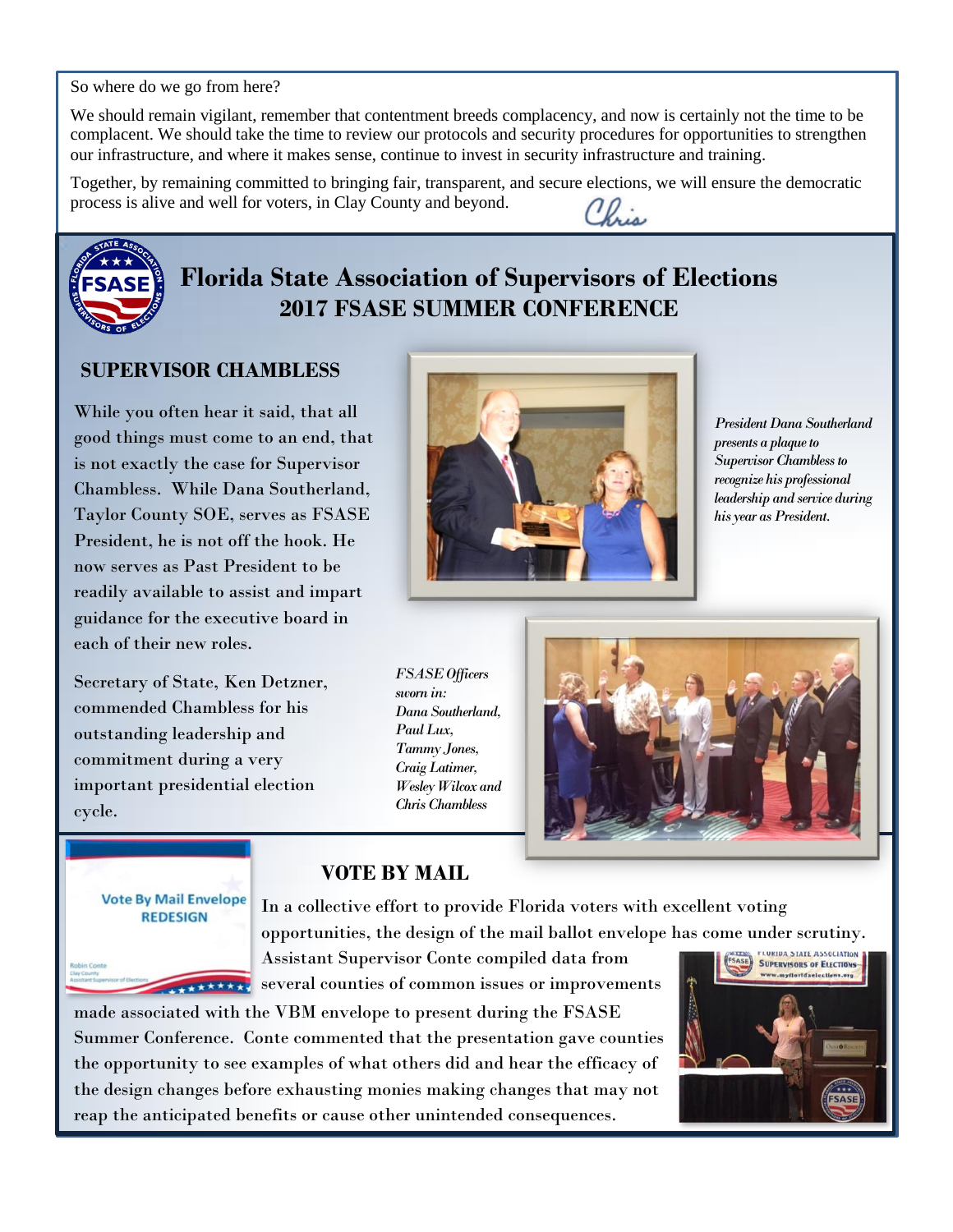#### **TEAM CLAY**







Our office [hosted a county Governme](http://www.google.com/url?sa=i&rct=j&q=&esrc=s&source=images&cd=&cad=rja&uact=8&ved=0ahUKEwiN3fCD9-DUAhWGZCYKHertBrMQjRwIBw&url=http://maps.claycountygov.com/clayview/&psig=AFQjCNFexNh0GcJ2Rpc9gaP4wOaPSHRbxQ&ust=1498752245881179)ntal Luncheon. There was great discussion from all the Constitutional Officers and members of the Board of County Commissioners. Clay County is very fortunate to have a body of public servants that come together in unity to share ideas, concerns and opportunities to continue to improve our county.

[#MakingClayGreat](https://www.facebook.com/hashtag/makingclaygreat?source=feed_text&story_id=10154406393112187) [#ClayStrong](https://www.facebook.com/hashtag/claystrong?source=feed_text&story_id=10154406393112187)

Although school is out, the Voter Outreach Team is preparing for College and High School Voter Drives beginning in September. The team is also preparing for SSYRA Elections. Teachers & Students, enjoy the summer and we will see you for the next school year.

Schools Out for Summer

# **OFFICE HIGHLIGHTS**

Our office will be closed on Tuesday, July 4th to observe Independence Day Holiday and will reopen at 8:30AM on Wednesday, July 5th.

Our office will be closed on Monday, September 4th to observe Labor Day Holiday and will reopen at 8:30AM on Tuesday, September 5th.